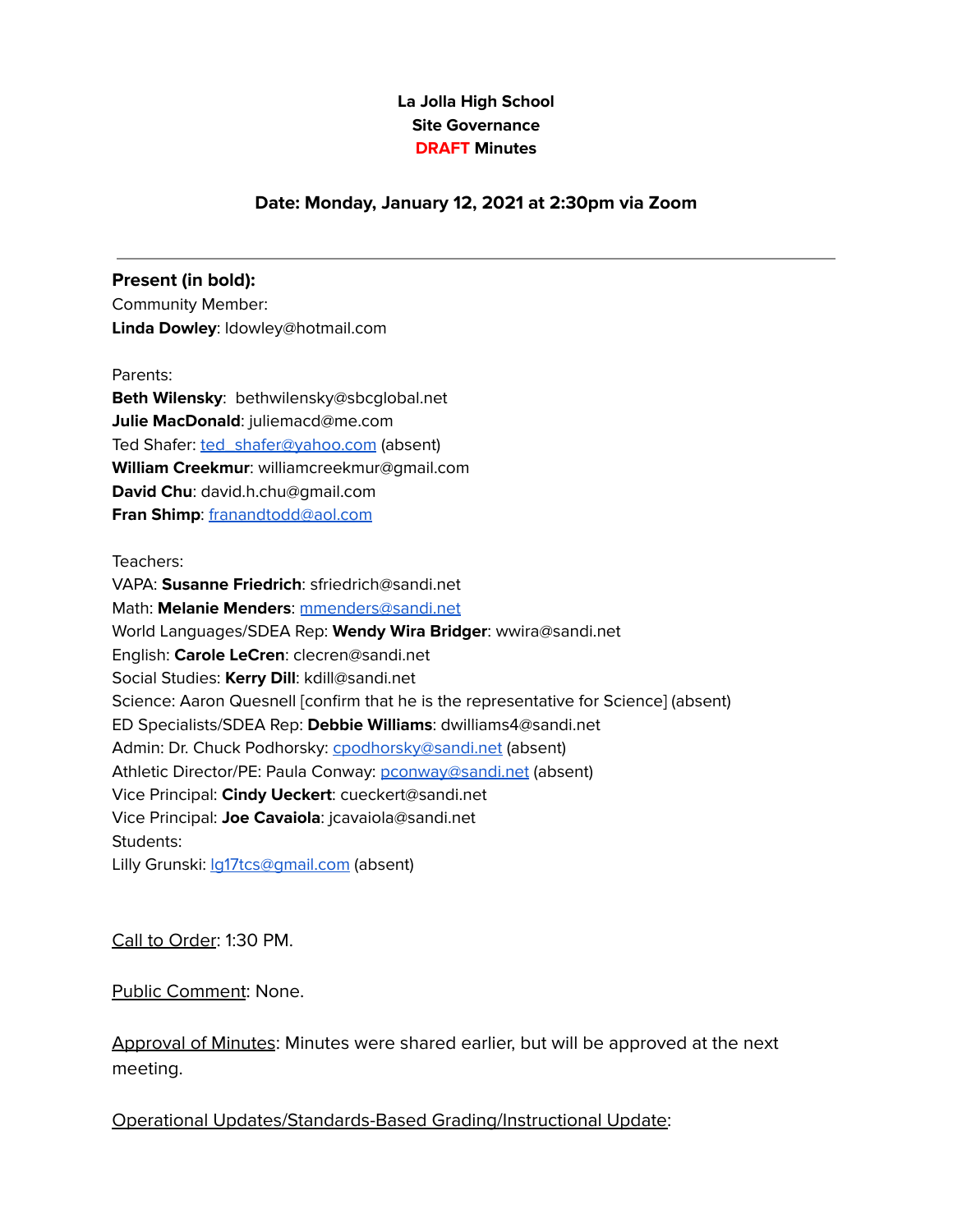Cindy reported that Phase 1 (letting students allowed on campus for small group, etc.) is in the planning for special education and other students, perhaps about 12, to try coming back on campus second semester.

## PSAT Plan:

Carole shared that Kristen told her that about 200 juniors have signed up, and will be tested on the softball field outside, where the custodians will set up tables. Some teachers have volunteered to proctor, and if they are doing it in the morning, they have been given permission to hold their own classes asynchronously while they proctor. Fran shared that parents can volunteer to proctor if it is allowed, but reminded us that parents who have students being tested are NOT allowed to proctor. Carole asked if transportation would be provided for out-of-area juniors taking the PSAT. Cindy said she would check on it.

# Grading Policy:

Joe said that the plan is to share the "chart" that shows how the implementation is being done by each course. Kerry shared that not all departments are finished completing the chart/agreeing in course alike PLCs.

## AP Teachers:

There are plans for helping students to study for the AP. Kerry shared that there is some district support: pacing guides, etc. Joe and Kerry shared that the College Board may be looking at alternate or staggered testing dates. David Chu asked how transparent the information is to the students and parents. Julie Macdonald asked if a teacher has been hired to replace Mr. Cavaiola (she has a very unhappy student). Joe shared that they are in the process of hiring (he will be mentoring the new teacher).

## Articulation:

Carole described how it works in the English classes: a two-step process...one day for a presentation, and a second day for one-on-one meeting with their own counselor in order to verify their course requests for 2021-2022. The same process will happen early in Q3 for the other half of the underclassmen.

## Department Updates:

Athletics: Joe and Carole shared some background about winter conditioning. Paula is attending meetings with CIF and similar meetings as the sports situation continues to change.

Counseling: Carole shared about articulation.

English: PLCs are meeting to decide on curriculum for second semester.